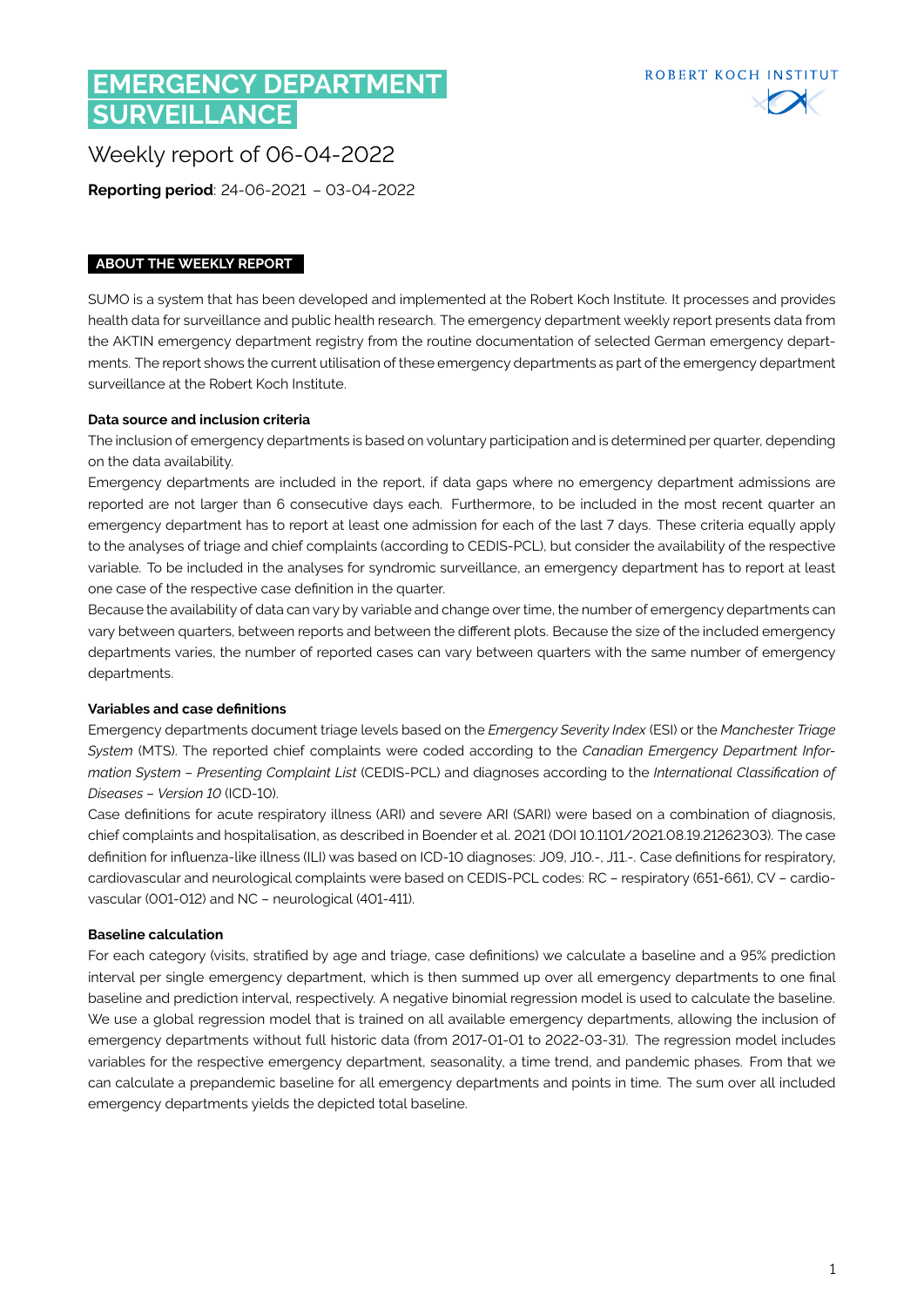#### **Interpretation of the data**

A meaningful interpretation of the data is only possible with knowledge of the processes and structures of the respective emergency departments and after consulting with these. Furthermore, for the interpretation of surveillance data, it is important to consider several limitations:

- The sample of emergency departments is not representative for Germany.
- The number of emergency departments in the current quarter may change weekly, because not every emergency department delivers data every week.
- Population based data such as incidences cannot be derived from the presented numbers.
- Complaints are not equal to clinically confirmed diagnoses. Also diagnoses made in emergency departments are often suspected diagnoses.
- The indicators for the syndromic surveillance are defined by a combination of complaints and ICD-10 diagnoses both of which may have missing values (see Table [1\)](#page-2-0). This can lead to an underestimation of case numbers.
- Changes over time can be caused both by real changes of the emergency department utilisation, as well as several other reasons (e.g. changed documentation practices or care processes). Therefore, the data should not be interpreted without prior direct communication with the emergency departments.

#### **PARTNERSHIP**

The report has been established in close cooperation with the AKTIN Emergency Department Data Registry. We want to especially thank the participating emergency departments for sharing their data.



#### **CONTACT**

#### **Robert Koch Institute**

#### **AKTIN German Emergency Department Data Registry**



[SUMO@rki.de](mailto:SUMO@rki.de)

[www.rki.de/sumo](https://www.rki.de/EN/Content/Institute/DepartmentsUnits/InfDiseaseEpidem/Div32/sumo/sumo.html)

 Robert Koch Institute Nordufer 20 13353 Berlin, Germany [office@aktin.org](mailto:Office@aktin.org)



 University Clinic for Traumatology, Medical Faculty Otto von Guericke University Hospital Magdeburg Leipziger Straße 44 39120 Magdeburg, Germany

 Department of Medical Informatics Uniklinik RWTH Aachen Pauwelsstraße 30 52074 Aachen

#### **Archive**

Previous reports can be found here: [Archive emergency department situation report.](https://www.rki.de/EN/Content/Institute/DepartmentsUnits/InfDiseaseEpidem/Div32/sumo/Archive_Tab.html;jsessionid=7D3C199FD557719CCF1ACDF351B2FB5A.internet062)

#### **Suggested citation:**

Robert Koch Institute: Routine health data in real-time (SUMO). Emergency Department Surveillance Weekly Report 06-04-2022. DOI 10.25646/9829.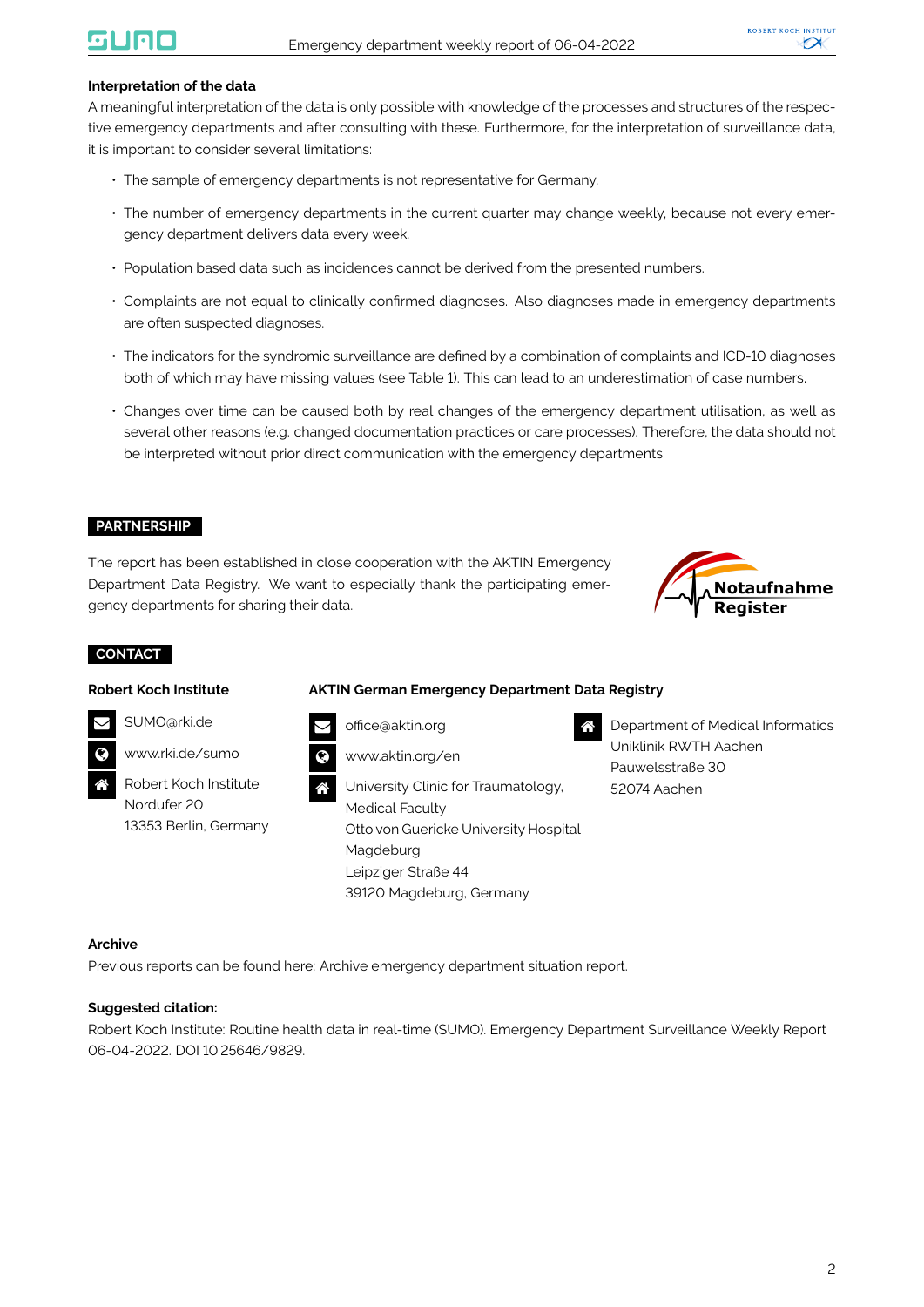### liale

#### **WEEKLY OVERVIEW**

**Reporting date:** 06-04-2022 **Reporting period:** 24-06-2021 – 03-04-2022

**Emergency departments:** in total 21 emergency departments in Germany, located in the federal states Baden-Wuerttemberg, Bavaria, Lower Saxony, North Rhine-Westphalia, Saxony, Saxony-Anhalt, and Schleswig-Holstein

#### **Level of care:**

| Basic emergency care:                        | 1 departments |
|----------------------------------------------|---------------|
| Extended emergency care:                     | 3 departments |
| Comprehensive emergency care: 17 departments |               |



**Figure 1:** Emergency departments included in the current quarter (green) and included in the previous quarters in this report (grey).

#### <span id="page-2-0"></span>**Data quality**

| Date             | Number of<br>attendances | Average<br>number of<br>attendances<br>per department | Triage<br>available<br>$(\%)$ | <b>CEDIS-PCL</b><br>available<br>$(\%)$ | ICD-10 diagnosis<br>available<br>(%) | Disposition<br>available<br>$(\%)$ |
|------------------|--------------------------|-------------------------------------------------------|-------------------------------|-----------------------------------------|--------------------------------------|------------------------------------|
| $03 - 04 - 2022$ | 1,805                    | 85                                                    | 95.6                          | 60.6                                    | 40.4                                 | 72.7                               |
| $02 - 04 - 2022$ | 1,936                    | 92                                                    | 95.2                          | 62.3                                    | 47.7                                 | 76.8                               |
| $01 - 04 - 2022$ | 2,068                    | 98                                                    | 95.0                          | 62.7                                    | 53.4                                 | 75.1                               |
| $31 - 03 - 2022$ | 1,998                    | 95                                                    | 95.0                          | 63.6                                    | 57.6                                 | 76.7                               |
| 30-03-2022       | 2,093                    | 99                                                    | 95.9                          | 61.8                                    | 58.9                                 | 75.6                               |
| 29-03-2022       | 2,134                    | 101                                                   | 96.0                          | 65.2                                    | 58.9                                 | 77.6                               |
| 28-03-2022       | 2,376                    | 113                                                   | 96.4                          | 64.1                                    | 62.1                                 | 76.6                               |

**Table 1:** Number of recorded emergency department attendances and availability of variables for each day of the current week

#### **EMERGENCY DEPARTMENT ATTENDANCES**

#### **Figure 2: Emergency department attendances**

Daily emergency department attendances shown as 7-day moving average compared to baseline.

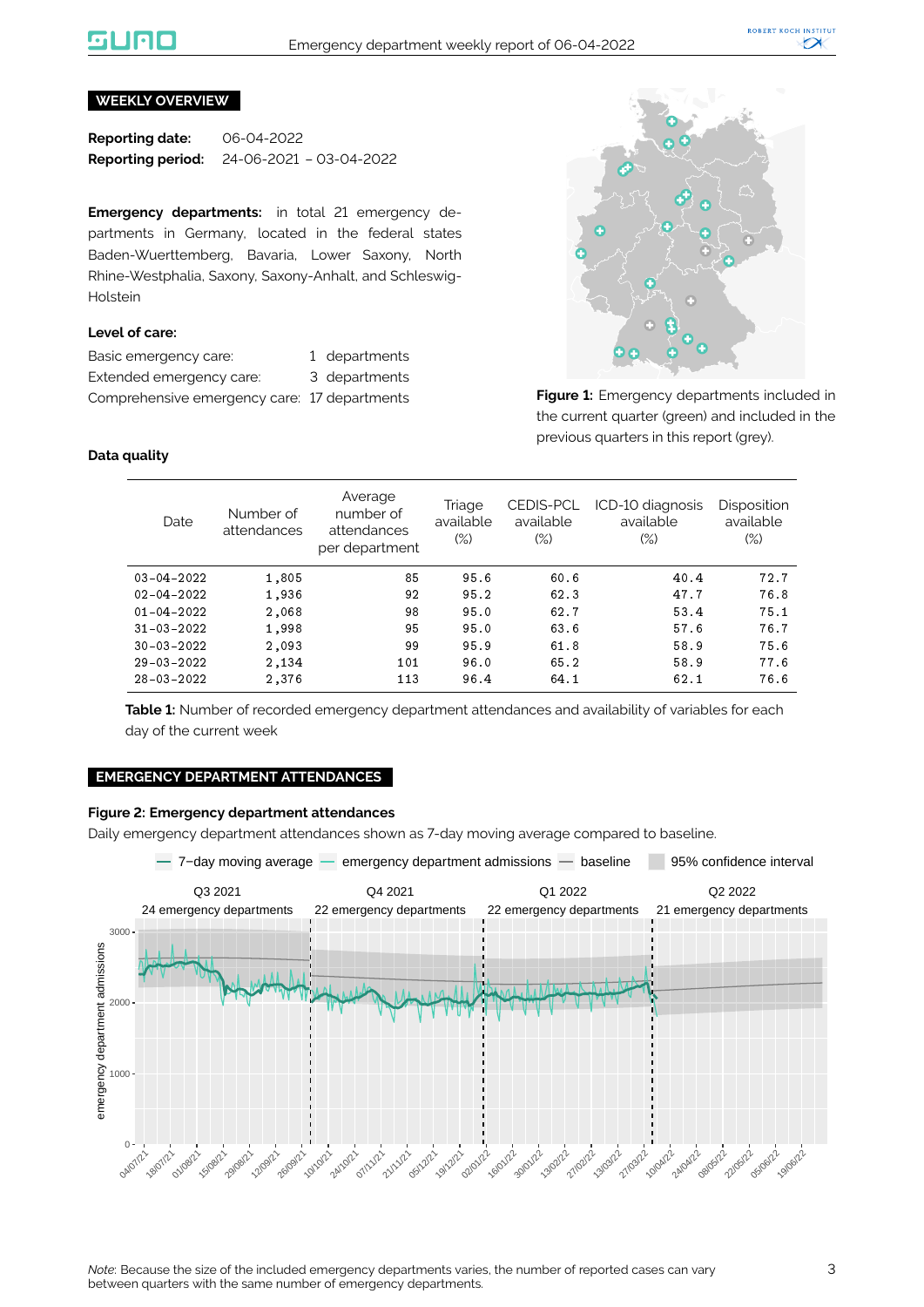## **silieio**



#### **AGE**

#### **Figure 3a: Overview of all age groups**

7-day moving average of emergency department attendances stratified by age groups.



#### **Figure 3b: Attendances per age group compared to baseline**

7-day moving average of emergency department attendances stratified by age groups in comparison to baseline.

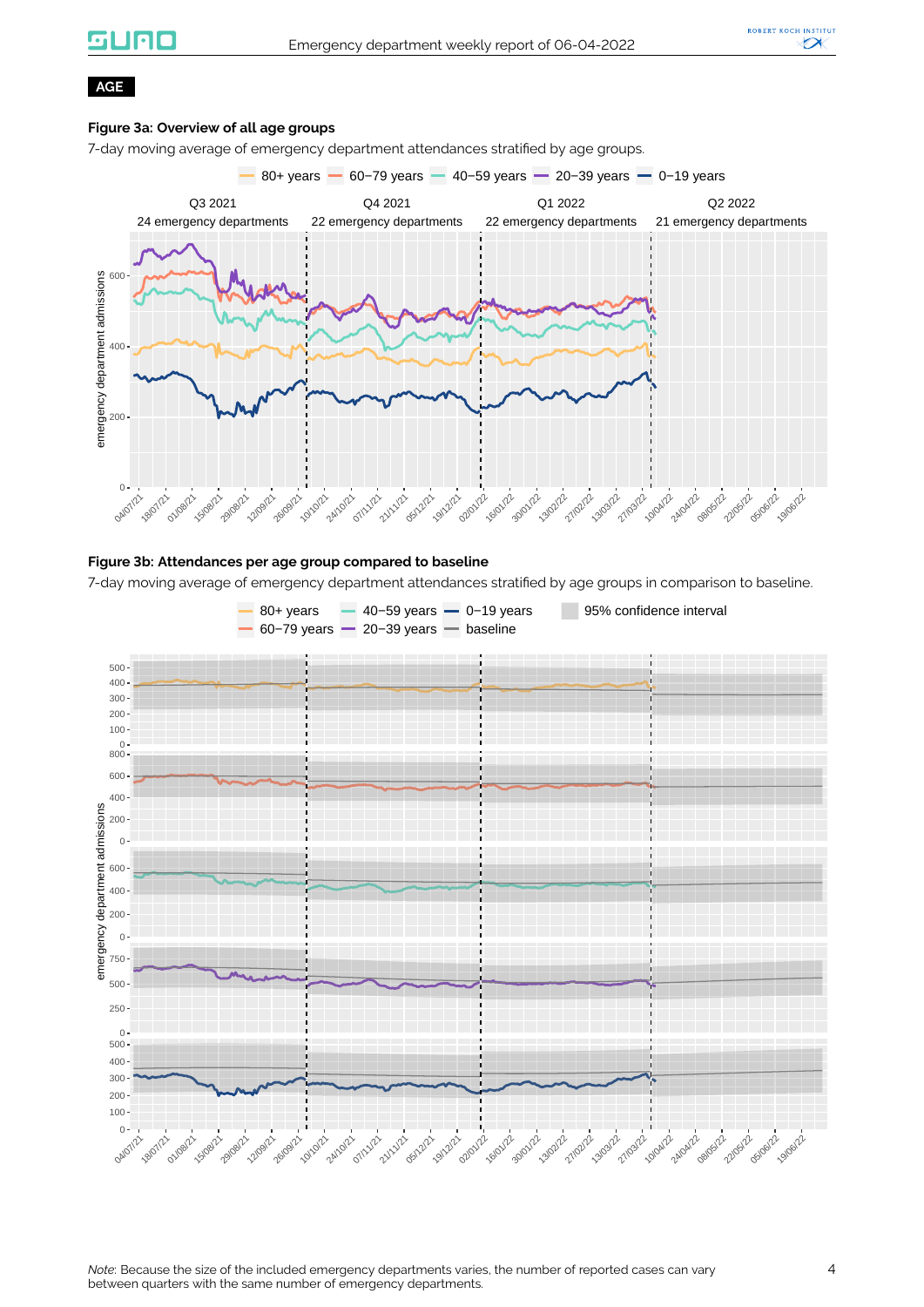### UNC



#### **TRIAGE**

#### **Figure 4a: Overview of all triage levels**

7-day moving average of emergency department attendances stratified by triage levels.



#### **Figure 4b: Attendances per triage level compared to baseline**

7-day moving average of emergency department attendances stratified by triage levels in comparison to baseline.

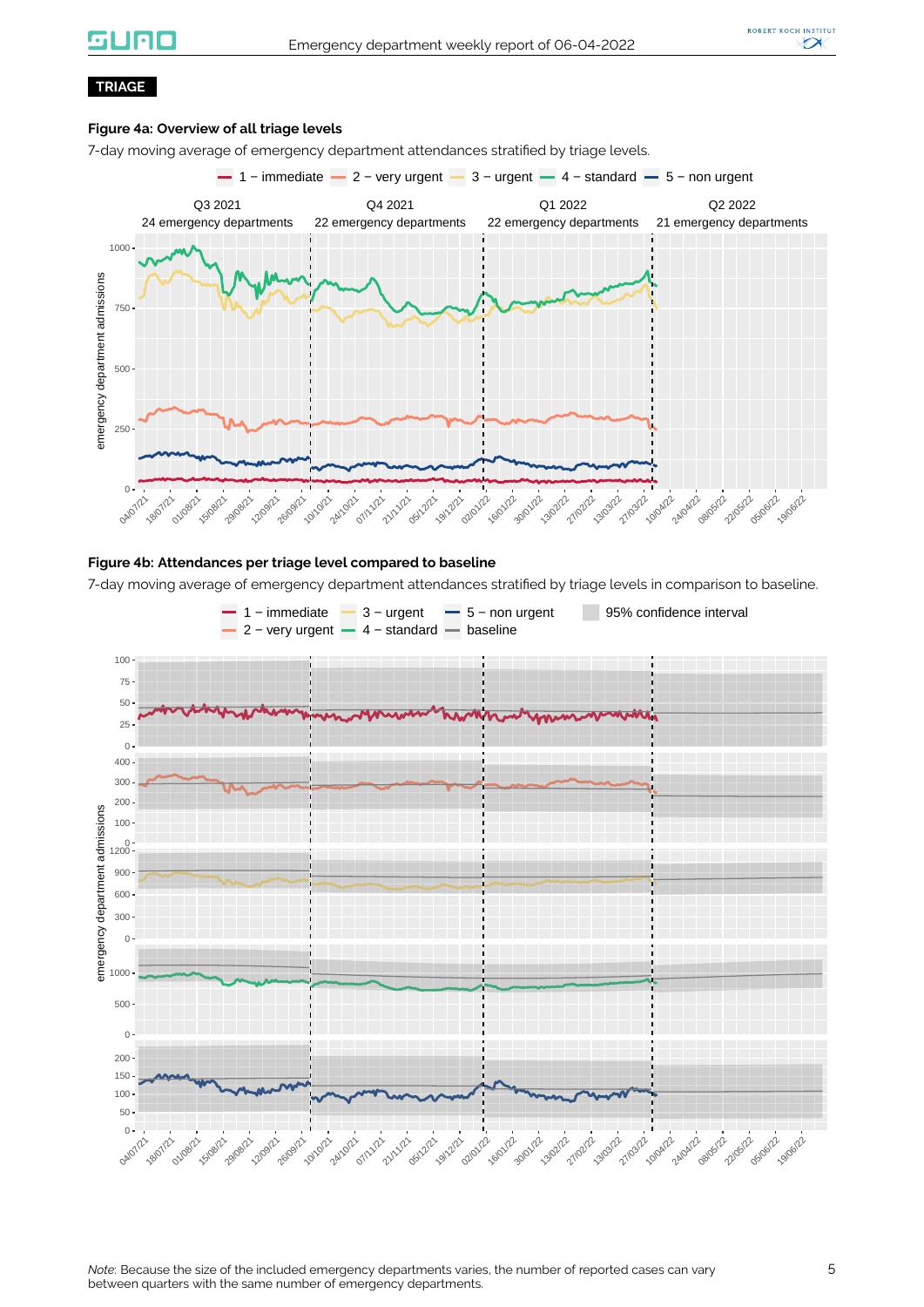

#### **SYNDROMIC SURVEILLANCE**

#### **Figure 5: Acute respiratory infection (ARI)**

Daily emergency department attendances for acute respiratory infection (ARI) and 7-day moving average in comparison to baseline.



#### **Figure 6: Severe acute respiratory infection (SARI)**

Daily emergency department attendances for severe acute respiratory infection (SARI) and 7-day moving average in comparison to baseline.

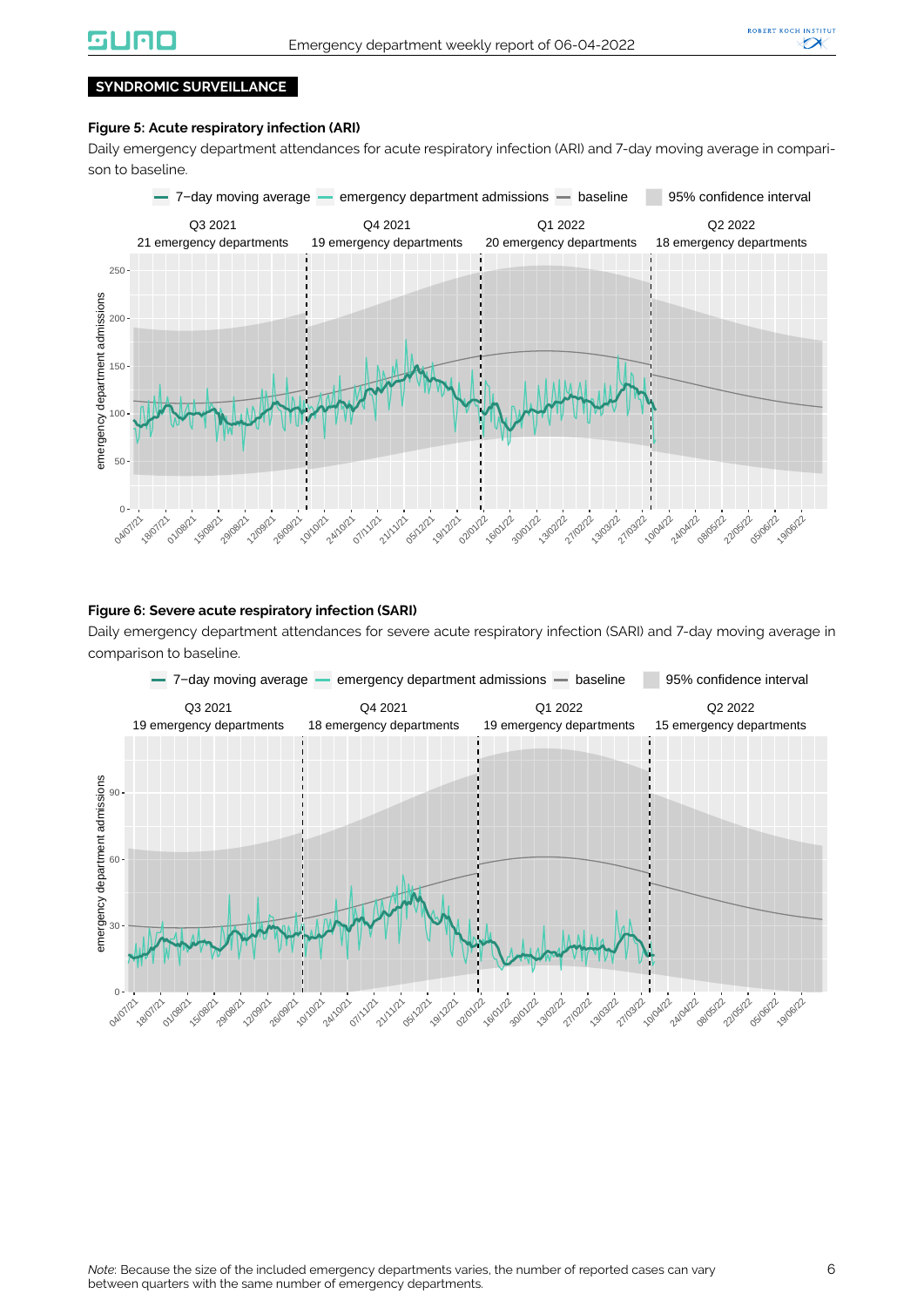#### **Figure 7: Influenza-like-illness (ILI)**

Daily emergency department attendances for influenza-like illness (ILI) and 7-day moving average in comparison to baseline.



#### **Figure 8: Respiratory complaints**

Daily emergency department attendances for respiratory complaints and 7-day moving average in comparison to baseline.